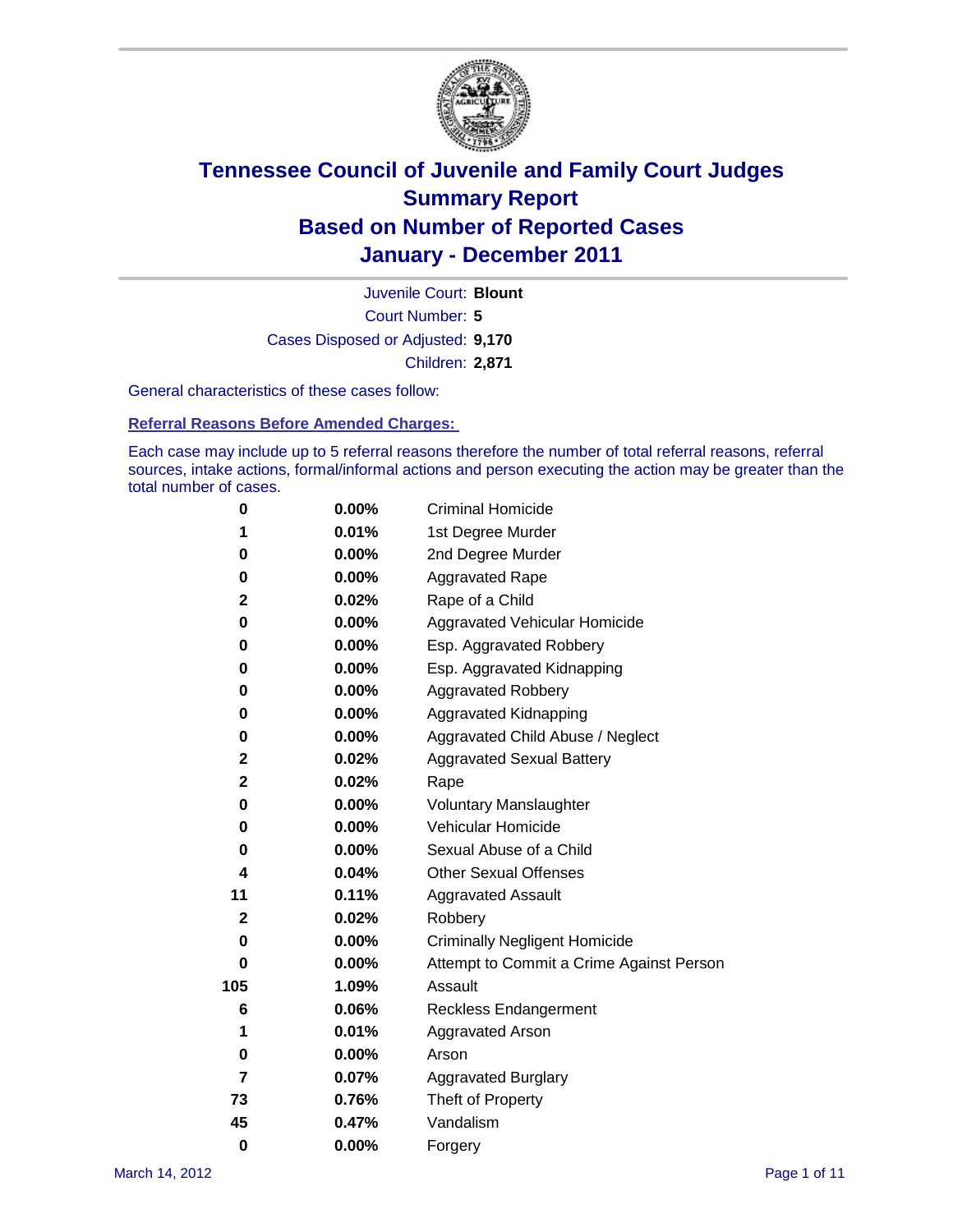

Court Number: **5** Juvenile Court: **Blount** Cases Disposed or Adjusted: **9,170** Children: **2,871**

#### **Referral Reasons Before Amended Charges:**

Each case may include up to 5 referral reasons therefore the number of total referral reasons, referral sources, intake actions, formal/informal actions and person executing the action may be greater than the total number of cases.

| $\pmb{0}$   | 0.00%    | <b>Worthless Checks</b>                                     |  |  |
|-------------|----------|-------------------------------------------------------------|--|--|
| 0           | 0.00%    | Illegal Possession / Fraudulent Use of Credit / Debit Cards |  |  |
| 6           | 0.06%    | <b>Burglary</b>                                             |  |  |
| $\bf{0}$    | $0.00\%$ | Unauthorized Use of a Vehicle                               |  |  |
| 0           | $0.00\%$ | <b>Cruelty to Animals</b>                                   |  |  |
| 3           | 0.03%    | Sale of Controlled Substances                               |  |  |
| 33          | 0.34%    | <b>Other Drug Offenses</b>                                  |  |  |
| 46          | 0.48%    | Possession of Controlled Substances                         |  |  |
| $\pmb{0}$   | $0.00\%$ | <b>Criminal Attempt</b>                                     |  |  |
| $\mathbf 2$ | 0.02%    | Carrying Weapons on School Property                         |  |  |
| 1           | 0.01%    | Unlawful Carrying / Possession of a Weapon                  |  |  |
| 7           | 0.07%    | <b>Evading Arrest</b>                                       |  |  |
| 1           | 0.01%    | Escape                                                      |  |  |
| 0           | 0.00%    | Driving Under Influence (DUI)                               |  |  |
| 57          | 0.59%    | Possession / Consumption of Alcohol                         |  |  |
| 7           | 0.07%    | Resisting Stop, Frisk, Halt, Arrest or Search               |  |  |
| 5           | 0.05%    | <b>Aggravated Criminal Trespass</b>                         |  |  |
| $\mathbf 2$ | 0.02%    | Harassment                                                  |  |  |
| 0           | 0.00%    | Failure to Appear                                           |  |  |
| 4           | 0.04%    | Filing a False Police Report                                |  |  |
| 6           | 0.06%    | Criminal Impersonation                                      |  |  |
| 26          | 0.27%    | <b>Disorderly Conduct</b>                                   |  |  |
| 0           | $0.00\%$ | <b>Criminal Trespass</b>                                    |  |  |
| 5           | 0.05%    | Public Intoxication                                         |  |  |
| 0           | $0.00\%$ | Gambling                                                    |  |  |
| 80          | 0.83%    | <b>Traffic</b>                                              |  |  |
| 0           | $0.00\%$ | Local Ordinances                                            |  |  |
| 1           | 0.01%    | Violation of Wildlife Regulations                           |  |  |
| 923         | 9.60%    | Contempt of Court                                           |  |  |
| 228         | 2.37%    | Violation of Probation                                      |  |  |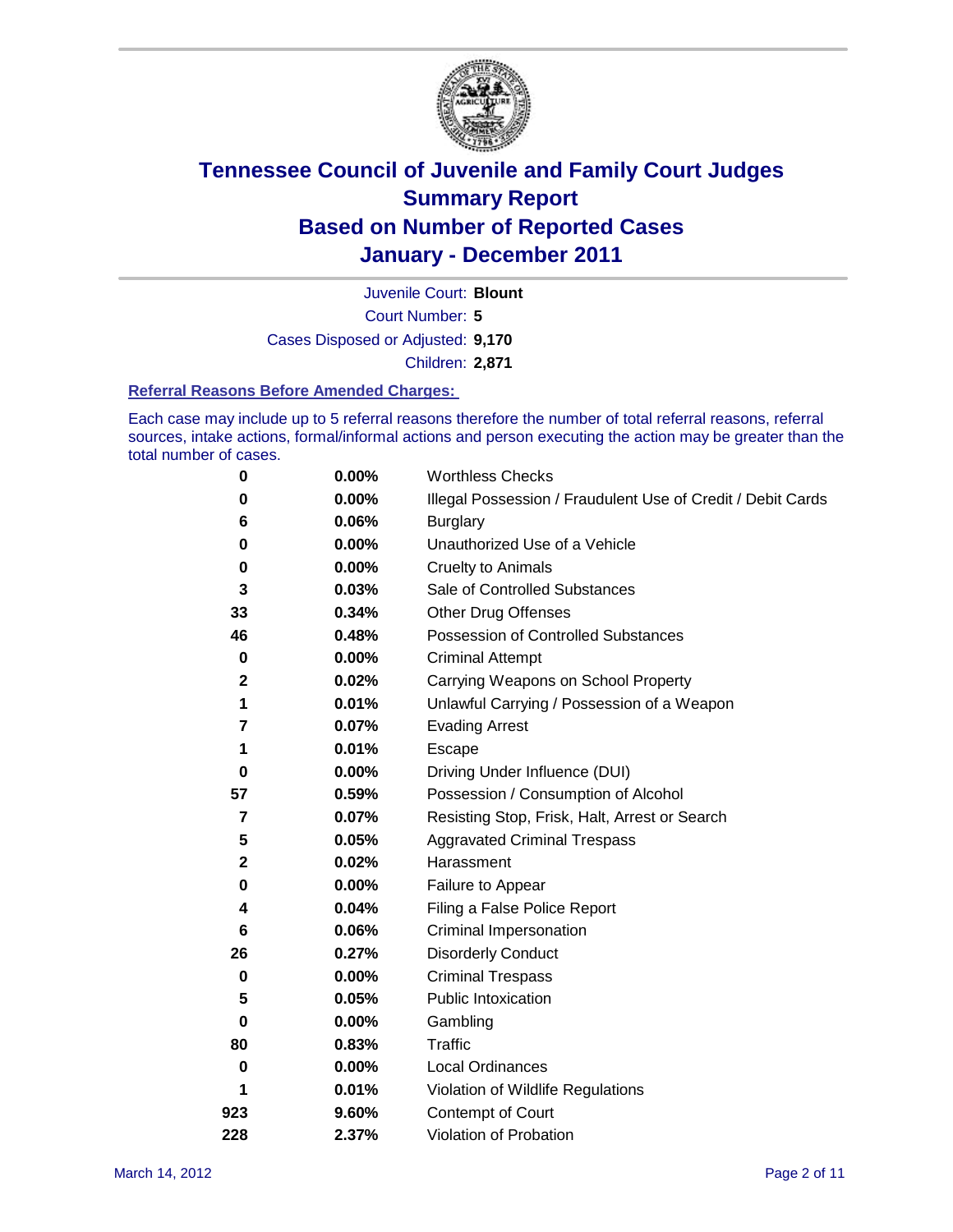

Court Number: **5** Juvenile Court: **Blount** Cases Disposed or Adjusted: **9,170** Children: **2,871**

#### **Referral Reasons Before Amended Charges:**

Each case may include up to 5 referral reasons therefore the number of total referral reasons, referral sources, intake actions, formal/informal actions and person executing the action may be greater than the total number of cases.

| 5               | 0.05%    | Violation of Aftercare                 |
|-----------------|----------|----------------------------------------|
| 136             | 1.41%    | <b>Unruly Behavior</b>                 |
| 113             | 1.18%    | Truancy                                |
| 19              | 0.20%    | In-State Runaway                       |
| $\bf{0}$        | $0.00\%$ | Out-of-State Runaway                   |
| 43              | 0.45%    | Possession of Tobacco Products         |
| 55              | 0.57%    | Violation of a Valid Court Order       |
| 13              | 0.14%    | <b>Violation of Curfew</b>             |
| $\bf{0}$        | 0.00%    | Sexually Abused Child                  |
| $\bf{0}$        | 0.00%    | <b>Physically Abused Child</b>         |
| 384             | 3.99%    | Dependency / Neglect                   |
| 12              | 0.12%    | <b>Termination of Parental Rights</b>  |
| $6\phantom{1}6$ | 0.06%    | <b>Violation of Pretrial Diversion</b> |
| $\mathbf{2}$    | 0.02%    | Violation of Informal Adjustment       |
| 3,501           | 36.42%   | <b>Judicial Review</b>                 |
| 2,257           | 23.48%   | <b>Administrative Review</b>           |
| 342             | 3.56%    | <b>Foster Care Review</b>              |
| 255             | 2.65%    | Custody                                |
| 22              | 0.23%    | Visitation                             |
| 84              | 0.87%    | Paternity / Legitimation               |
| 532             | 5.53%    | <b>Child Support</b>                   |
| 18              | 0.19%    | <b>Request for Medical Treatment</b>   |
| 0               | $0.00\%$ | <b>Consent to Marry</b>                |
| 111             | 1.15%    | Other                                  |
| 9,614           | 100.00%  | <b>Total Referrals</b>                 |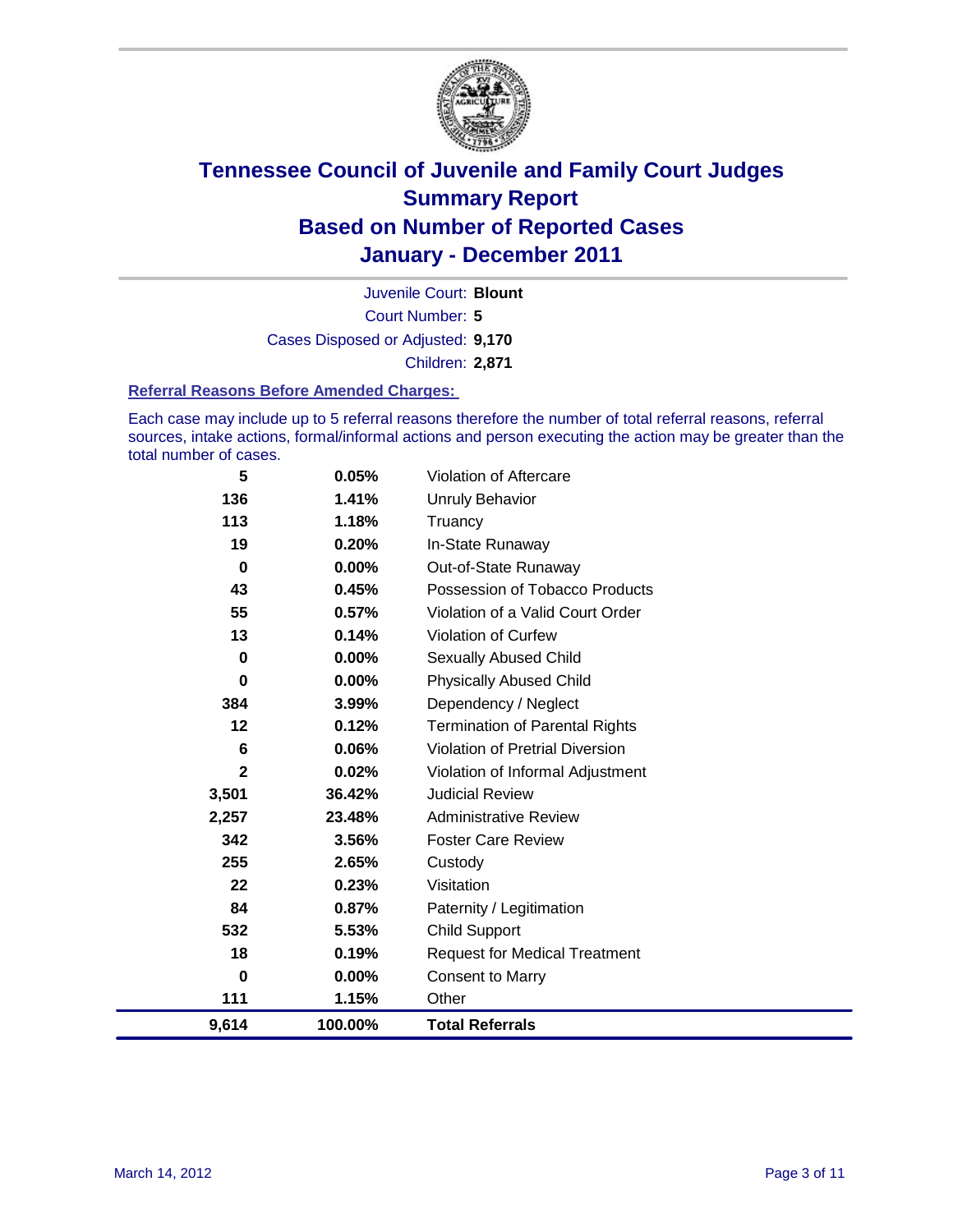

| Juvenile Court: Blount      |                                   |                                   |  |  |  |
|-----------------------------|-----------------------------------|-----------------------------------|--|--|--|
| Court Number: 5             |                                   |                                   |  |  |  |
|                             | Cases Disposed or Adjusted: 9,170 |                                   |  |  |  |
|                             |                                   | Children: 2,871                   |  |  |  |
| <b>Referral Sources: 1</b>  |                                   |                                   |  |  |  |
| 552                         | 5.74%                             | Law Enforcement                   |  |  |  |
| 330                         | 3.43%                             | Parents                           |  |  |  |
| 91                          | 0.95%                             | Relatives                         |  |  |  |
| $\bf{0}$                    | 0.00%                             | Self                              |  |  |  |
| 114                         | 1.19%                             | School                            |  |  |  |
| 1                           | 0.01%                             | <b>CSA</b>                        |  |  |  |
| 969                         | 10.08%                            | <b>DCS</b>                        |  |  |  |
| 113                         | 1.18%                             | <b>Other State Department</b>     |  |  |  |
| 994                         | 10.34%                            | <b>District Attorney's Office</b> |  |  |  |
| 6,372                       | 66.28%                            | <b>Court Staff</b>                |  |  |  |
| 11                          | 0.11%                             | Social Agency                     |  |  |  |
| 3                           | 0.03%                             | <b>Other Court</b>                |  |  |  |
| 39                          | 0.41%                             | Victim                            |  |  |  |
| 1                           | 0.01%                             | Child & Parent                    |  |  |  |
| 0                           | 0.00%                             | Hospital                          |  |  |  |
| 3                           | 0.03%                             | Unknown                           |  |  |  |
| 21                          | 0.22%                             | Other                             |  |  |  |
| 9,614                       | 100.00%                           | <b>Total Referral Sources</b>     |  |  |  |
| Age of Child at Referral: 2 |                                   |                                   |  |  |  |
| 1,451                       | 50.54%                            | Ages 10 and Under                 |  |  |  |
| 200                         | 6.97%                             | Ages 11 through 12                |  |  |  |
| 281                         | 9.79%                             | Ages 13 through 14                |  |  |  |
| 470                         | 16.37%                            | Ages 15 through 16                |  |  |  |

<sup>1</sup> If different than number of Referral Reasons (9614), verify accuracy of your court's data.

<sup>2</sup> One child could be counted in multiple categories, verify accuracy of your court's data

**399 13.90%** Ages 17 through 18 **70 2.44%** Ages 19 and Over

**0 0.00%** Unknown **2,871 100.00% Total Child Count**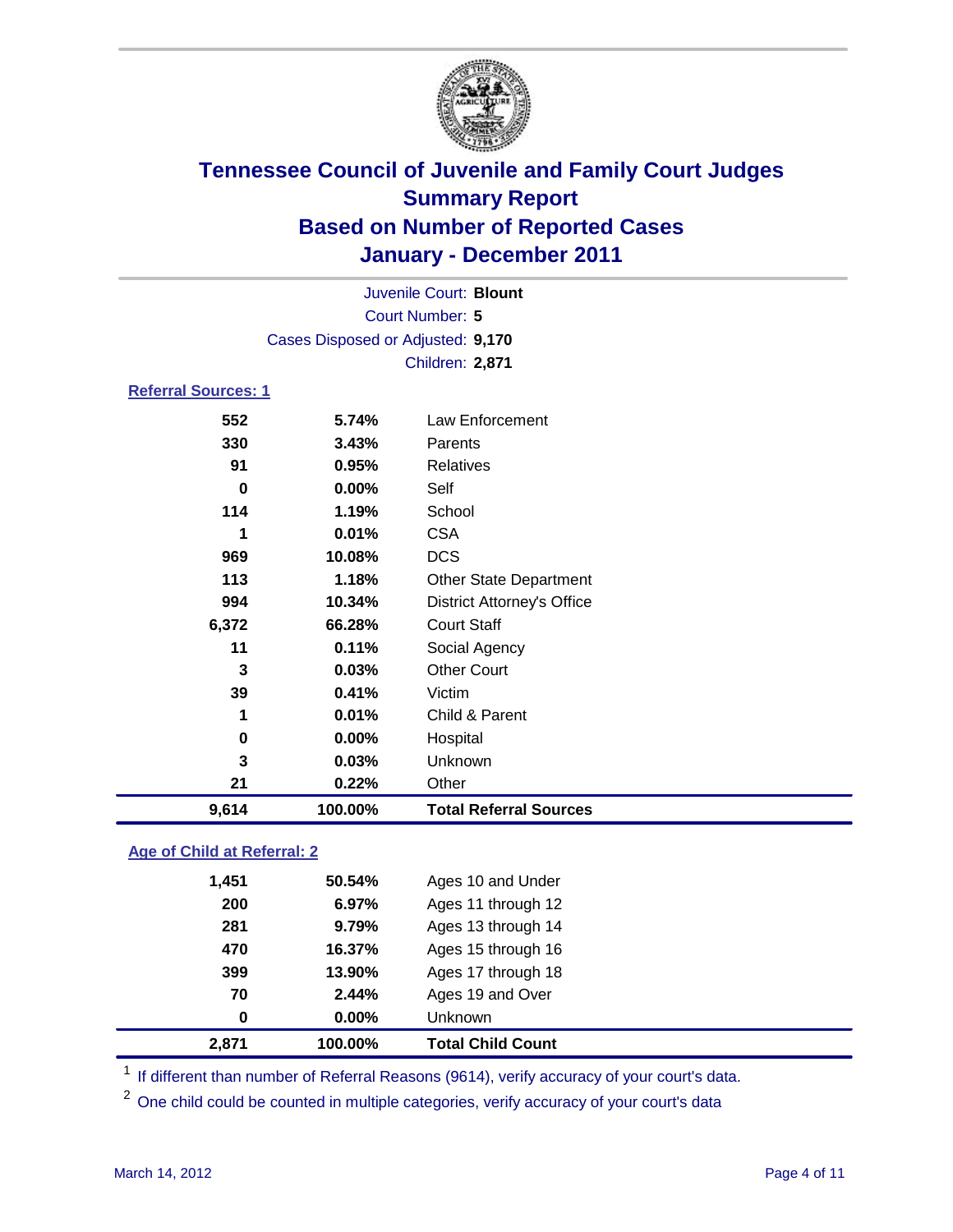

| Juvenile Court: Blount                  |                                   |                          |  |  |
|-----------------------------------------|-----------------------------------|--------------------------|--|--|
| Court Number: 5                         |                                   |                          |  |  |
|                                         | Cases Disposed or Adjusted: 9,170 |                          |  |  |
|                                         |                                   | Children: 2,871          |  |  |
| Sex of Child: 1                         |                                   |                          |  |  |
| 1,505                                   | 52.42%                            | Male                     |  |  |
| 1,365                                   | 47.54%                            | Female                   |  |  |
| 1                                       | 0.03%                             | Unknown                  |  |  |
| 2,871                                   | 100.00%                           | <b>Total Child Count</b> |  |  |
| Race of Child: 1                        |                                   |                          |  |  |
| 2,580                                   | 89.86%                            | White                    |  |  |
| 173                                     | 6.03%                             | African American         |  |  |
| $\overline{7}$                          | 0.24%                             | Native American          |  |  |
| 1                                       | 0.03%                             | Asian                    |  |  |
| 100                                     | 3.48%                             | Mixed                    |  |  |
| 10                                      | 0.35%                             | Unknown                  |  |  |
| 2,871                                   | 100.00%                           | <b>Total Child Count</b> |  |  |
| <b>Hispanic Origin: 1</b>               |                                   |                          |  |  |
| 94                                      | 3.27%                             | Yes                      |  |  |
| 2,769                                   | 96.45%                            | <b>No</b>                |  |  |
| 8                                       | 0.28%                             | Unknown                  |  |  |
| 2,871                                   | 100.00%                           | <b>Total Child Count</b> |  |  |
| <b>School Enrollment of Children: 1</b> |                                   |                          |  |  |
| 1,829                                   | 63.71%                            | Yes                      |  |  |
| 1,021                                   | 35.56%                            | <b>No</b>                |  |  |
| 21                                      | 0.73%                             | Unknown                  |  |  |
| 2,871                                   | 100.00%                           | <b>Total Child Count</b> |  |  |

<sup>1</sup> One child could be counted in multiple categories, verify accuracy of your court's data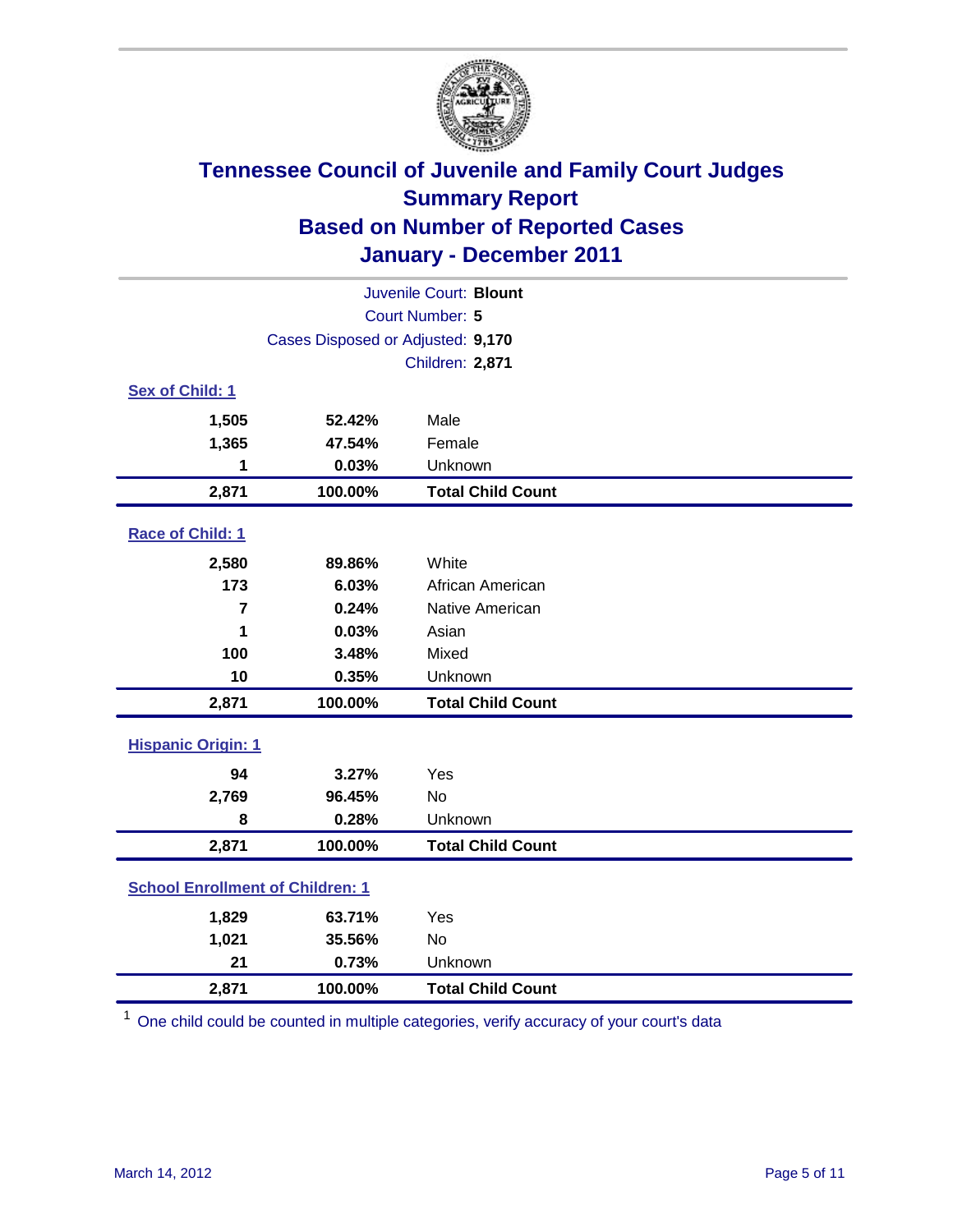

Court Number: **5** Juvenile Court: **Blount** Cases Disposed or Adjusted: **9,170** Children: **2,871**

### **Living Arrangement of Child at Time of Referral: 1**

| 2,871 | 100.00%  | <b>Total Child Count</b>     |
|-------|----------|------------------------------|
| 9     | 0.31%    | Other                        |
| 9     | 0.31%    | <b>Unknown</b>               |
| 12    | 0.42%    | Independent                  |
| 1     | 0.03%    | In an Institution            |
| 9     | 0.31%    | In a Residential Center      |
| 64    | 2.23%    | In a Group Home              |
| 434   | 15.12%   | With Foster Family           |
| 16    | 0.56%    | With Adoptive Parents        |
| 432   | 15.05%   | <b>With Relatives</b>        |
| 277   | 9.65%    | With Father                  |
| 1,260 | 43.89%   | With Mother                  |
| 94    | 3.27%    | With Mother and Stepfather   |
| 32    | $1.11\%$ | With Father and Stepmother   |
| 222   | 7.73%    | With Both Biological Parents |
|       |          |                              |

#### **Type of Detention: 2**

| 9,170 | 100.00%  | <b>Total Detention Count</b> |
|-------|----------|------------------------------|
| 0     | $0.00\%$ | Other                        |
| 7,543 | 82.26%   | Does Not Apply               |
| 0     | $0.00\%$ | <b>Unknown</b>               |
| 0     | $0.00\%$ | <b>Psychiatric Hospital</b>  |
| 0     | 0.00%    | Jail - No Separation         |
| 0     | $0.00\%$ | Jail - Partial Separation    |
| 0     | 0.00%    | Jail - Complete Separation   |
| 1,627 | 17.74%   | Juvenile Detention Facility  |
| 0     | $0.00\%$ | Non-Secure Placement         |
|       |          |                              |

<sup>1</sup> One child could be counted in multiple categories, verify accuracy of your court's data

<sup>2</sup> If different than number of Cases (9170) verify accuracy of your court's data.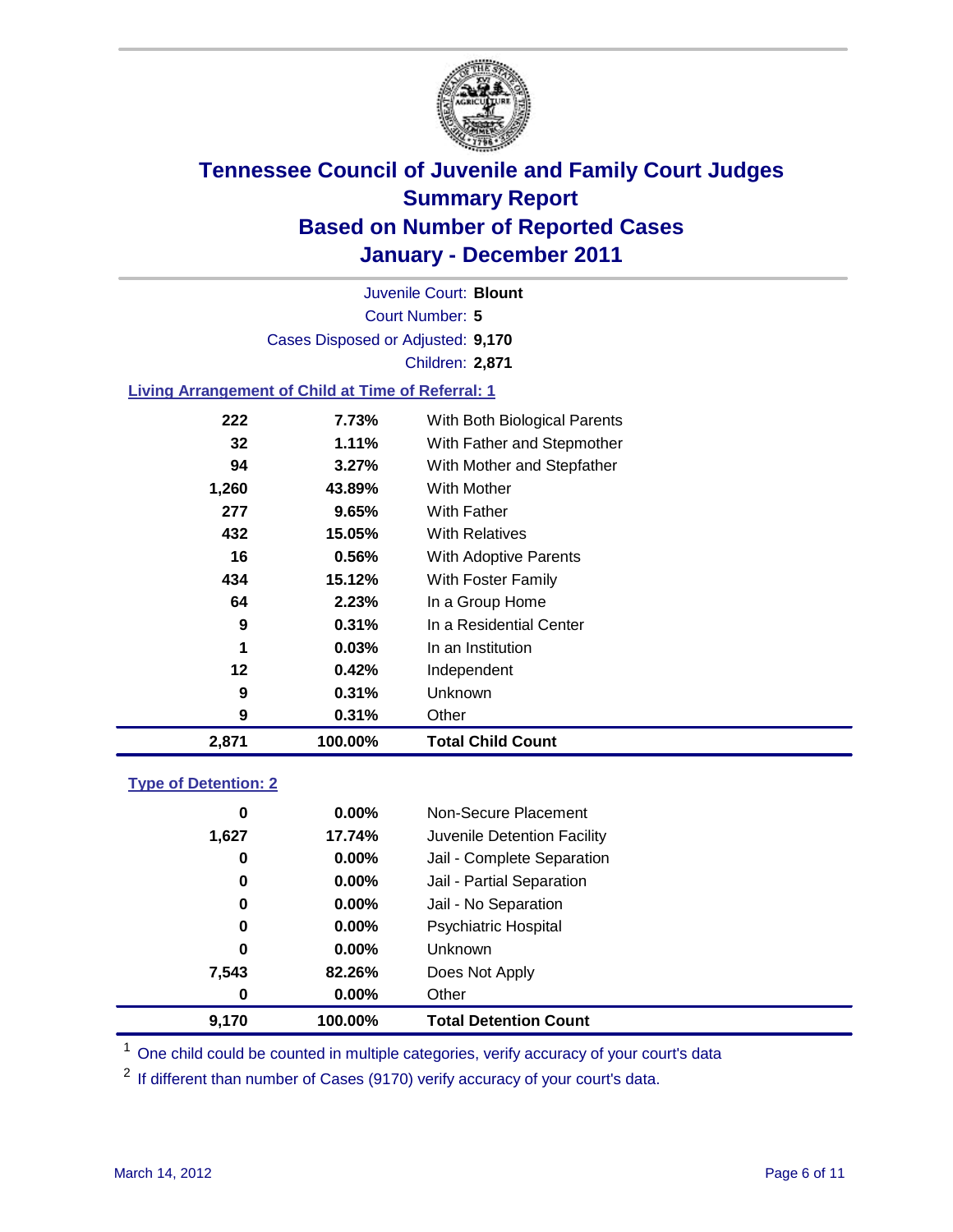

| Juvenile Court: Blount                             |                                   |                                      |  |  |  |
|----------------------------------------------------|-----------------------------------|--------------------------------------|--|--|--|
|                                                    | Court Number: 5                   |                                      |  |  |  |
|                                                    | Cases Disposed or Adjusted: 9,170 |                                      |  |  |  |
|                                                    |                                   | Children: 2,871                      |  |  |  |
| <b>Placement After Secure Detention Hearing: 1</b> |                                   |                                      |  |  |  |
| 1,271                                              | 13.86%                            | Returned to Prior Living Arrangement |  |  |  |
| 220                                                | 2.40%                             | Juvenile Detention Facility          |  |  |  |
| $\bf{0}$                                           | 0.00%                             | Jail                                 |  |  |  |
| 39                                                 | 0.43%                             | Shelter / Group Home                 |  |  |  |
| 65                                                 | 0.71%                             | <b>Foster Family Home</b>            |  |  |  |
| 6                                                  | 0.07%                             | Psychiatric Hospital                 |  |  |  |
| 3                                                  | 0.03%                             | Unknown                              |  |  |  |
| 7,542                                              | 82.25%                            | Does Not Apply                       |  |  |  |
| 24                                                 | 0.26%                             | Other                                |  |  |  |
| 9,170                                              | 100.00%                           | <b>Total Placement Count</b>         |  |  |  |
| <b>Intake Actions: 2</b>                           |                                   |                                      |  |  |  |
|                                                    |                                   |                                      |  |  |  |
| 3,150                                              | 32.76%                            | <b>Petition Filed</b>                |  |  |  |
| 411                                                | 4.28%                             | <b>Motion Filed</b>                  |  |  |  |
| 283                                                | 2.94%                             | <b>Citation Processed</b>            |  |  |  |
| 1                                                  | 0.01%                             | Notification of Paternity Processed  |  |  |  |
| 3,504                                              | 36.45%                            | Scheduling of Judicial Review        |  |  |  |
| 2,258                                              | 23.49%                            | Scheduling of Administrative Review  |  |  |  |
| 2                                                  | 0.02%                             | Scheduling of Foster Care Review     |  |  |  |
| 1                                                  | 0.01%                             | Unknown                              |  |  |  |
| 0                                                  | 0.00%                             | Does Not Apply                       |  |  |  |
| 4                                                  | 0.04%                             | Other                                |  |  |  |
| 9,614                                              | 100.00%                           | <b>Total Intake Count</b>            |  |  |  |

<sup>1</sup> If different than number of Cases (9170) verify accuracy of your court's data.

<sup>2</sup> If different than number of Referral Reasons (9614), verify accuracy of your court's data.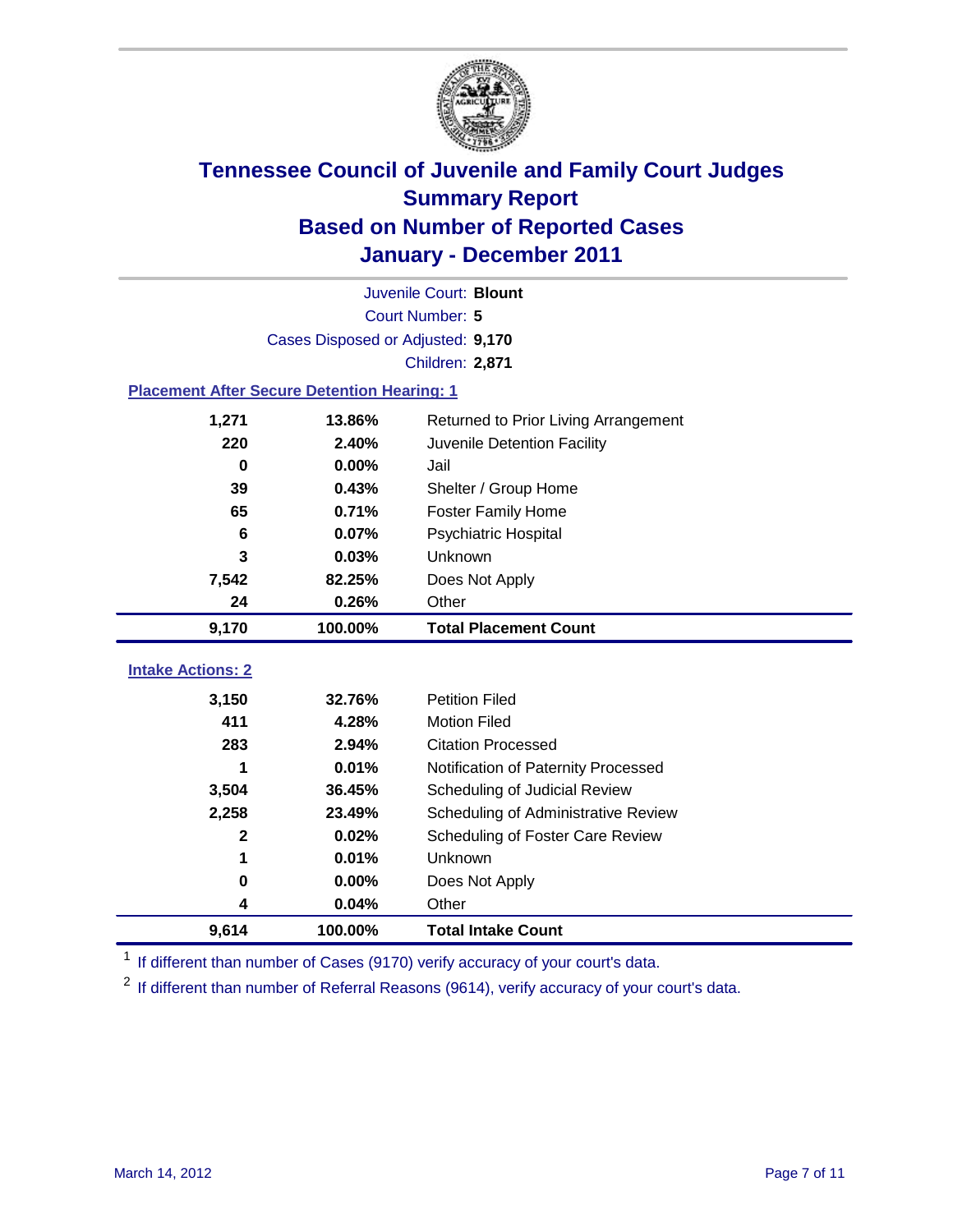

Court Number: **5** Juvenile Court: **Blount** Cases Disposed or Adjusted: **9,170** Children: **2,871**

### **Last Grade Completed by Child: 1**

| 1,025                                   | 35.70%  | Too Young for School         |
|-----------------------------------------|---------|------------------------------|
| 26                                      | 0.91%   | Preschool                    |
| 116                                     | 4.04%   | Kindergarten                 |
| 114                                     | 3.97%   | 1st Grade                    |
| 92                                      | 3.20%   | 2nd Grade                    |
| 90                                      | 3.13%   | 3rd Grade                    |
| 82                                      | 2.86%   | 4th Grade                    |
| 103                                     | 3.59%   | 5th Grade                    |
| 94                                      | 3.27%   | 6th Grade                    |
| 143                                     | 4.98%   | 7th Grade                    |
| 214                                     | 7.45%   | 8th Grade                    |
| 238                                     | 8.29%   | 9th Grade                    |
| 239                                     | 8.32%   | 10th Grade                   |
| 192                                     | 6.69%   | 11th Grade                   |
| 10                                      | 0.35%   | 12th Grade                   |
| 1                                       | 0.03%   | Non-Graded Special Ed        |
| 30                                      | 1.04%   | <b>GED</b>                   |
| 32                                      | 1.11%   | Graduated                    |
| 0                                       | 0.00%   | <b>Never Attended School</b> |
| 29                                      | 1.01%   | Unknown                      |
| 1                                       | 0.03%   | Other                        |
| 2,871                                   | 100.00% | <b>Total Child Count</b>     |
| <b>Enrolled in Special Education: 1</b> |         |                              |
|                                         |         |                              |

| 2,738 | 95.37%   | No                       |  |
|-------|----------|--------------------------|--|
| 29    | $1.01\%$ | Unknown                  |  |
| 2,871 | 100.00%  | <b>Total Child Count</b> |  |

One child could be counted in multiple categories, verify accuracy of your court's data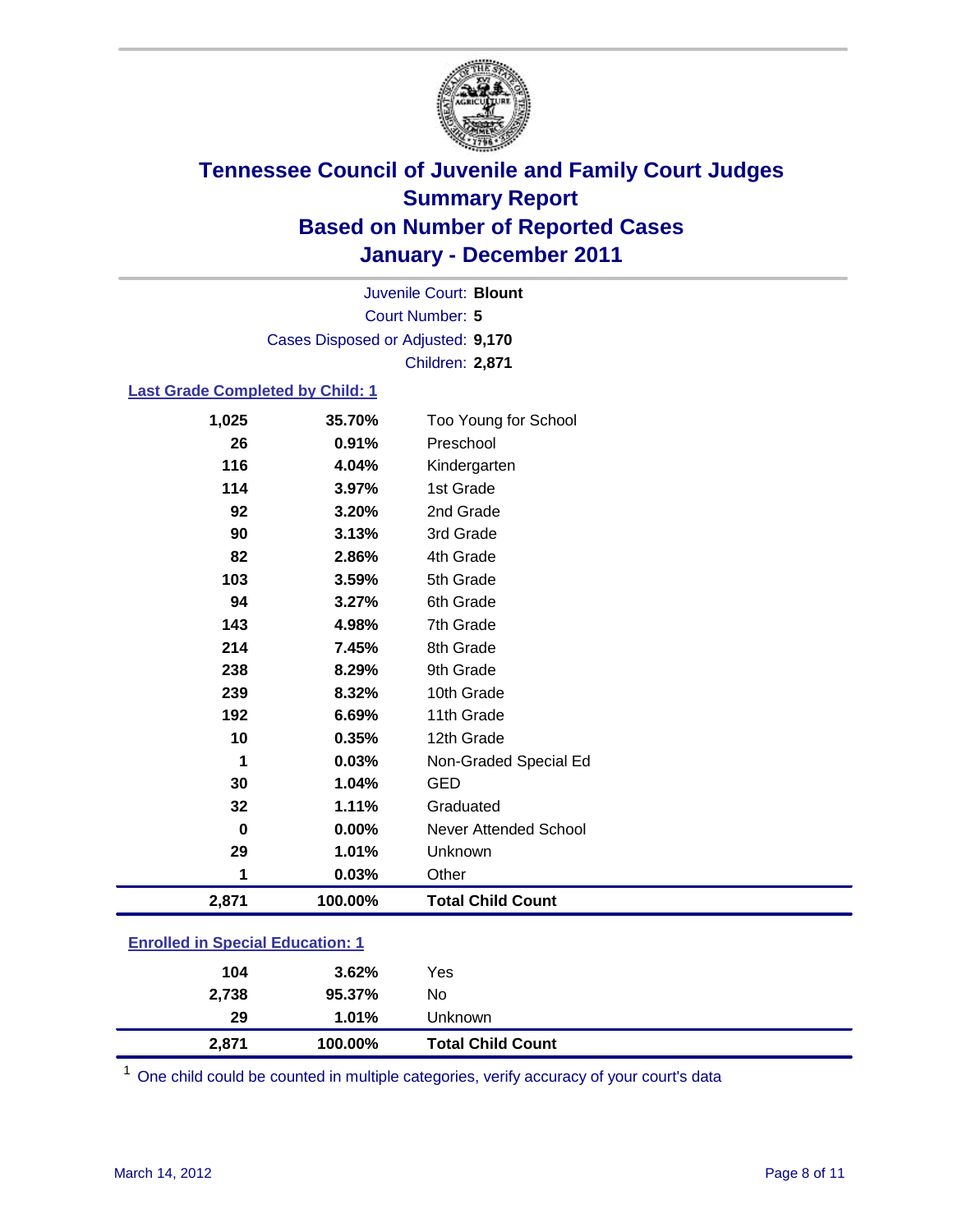

|                              | Juvenile Court: Blount            |                           |  |  |  |
|------------------------------|-----------------------------------|---------------------------|--|--|--|
|                              | Court Number: 5                   |                           |  |  |  |
|                              | Cases Disposed or Adjusted: 9,170 |                           |  |  |  |
|                              | <b>Children: 2,871</b>            |                           |  |  |  |
| <b>Action Executed By: 1</b> |                                   |                           |  |  |  |
| 4,046                        | 42.08%                            | Judge                     |  |  |  |
| 3,372                        | 35.07%                            | Magistrate                |  |  |  |
| 2,186                        | 22.74%                            | <b>YSO</b>                |  |  |  |
| 10                           | 0.10%                             | Other                     |  |  |  |
| 0                            | $0.00\%$                          | Unknown                   |  |  |  |
| 9,614                        | 100.00%                           | <b>Total Action Count</b> |  |  |  |

### **Formal / Informal Actions: 1**

| 1,670 | 17.37%   | Dismissed                                        |
|-------|----------|--------------------------------------------------|
| 164   | 1.71%    | Retired / Nolle Prosequi                         |
| 152   | 1.58%    | <b>Complaint Substantiated Delinquent</b>        |
| 102   | 1.06%    | <b>Complaint Substantiated Status Offender</b>   |
| 0     | 0.00%    | <b>Complaint Substantiated Dependent/Neglect</b> |
| 0     | 0.00%    | <b>Complaint Substantiated Abused</b>            |
| 0     | $0.00\%$ | <b>Complaint Substantiated Mentally III</b>      |
| 9     | $0.09\%$ | Informal Adjustment                              |
| 41    | 0.43%    | <b>Pretrial Diversion</b>                        |
| 0     | $0.00\%$ | <b>Transfer to Adult Court Hearing</b>           |
| 0     | 0.00%    | Charges Cleared by Transfer to Adult Court       |
| 5,609 | 58.34%   | Special Proceeding                               |
| 5     | 0.05%    | <b>Review Concluded</b>                          |
| 1,857 | 19.32%   | Case Held Open                                   |
| 5     | 0.05%    | Other                                            |
| 0     | $0.00\%$ | <b>Unknown</b>                                   |
| 9,614 | 100.00%  | <b>Total Action Count</b>                        |

<sup>1</sup> If different than number of Referral Reasons (9614), verify accuracy of your court's data.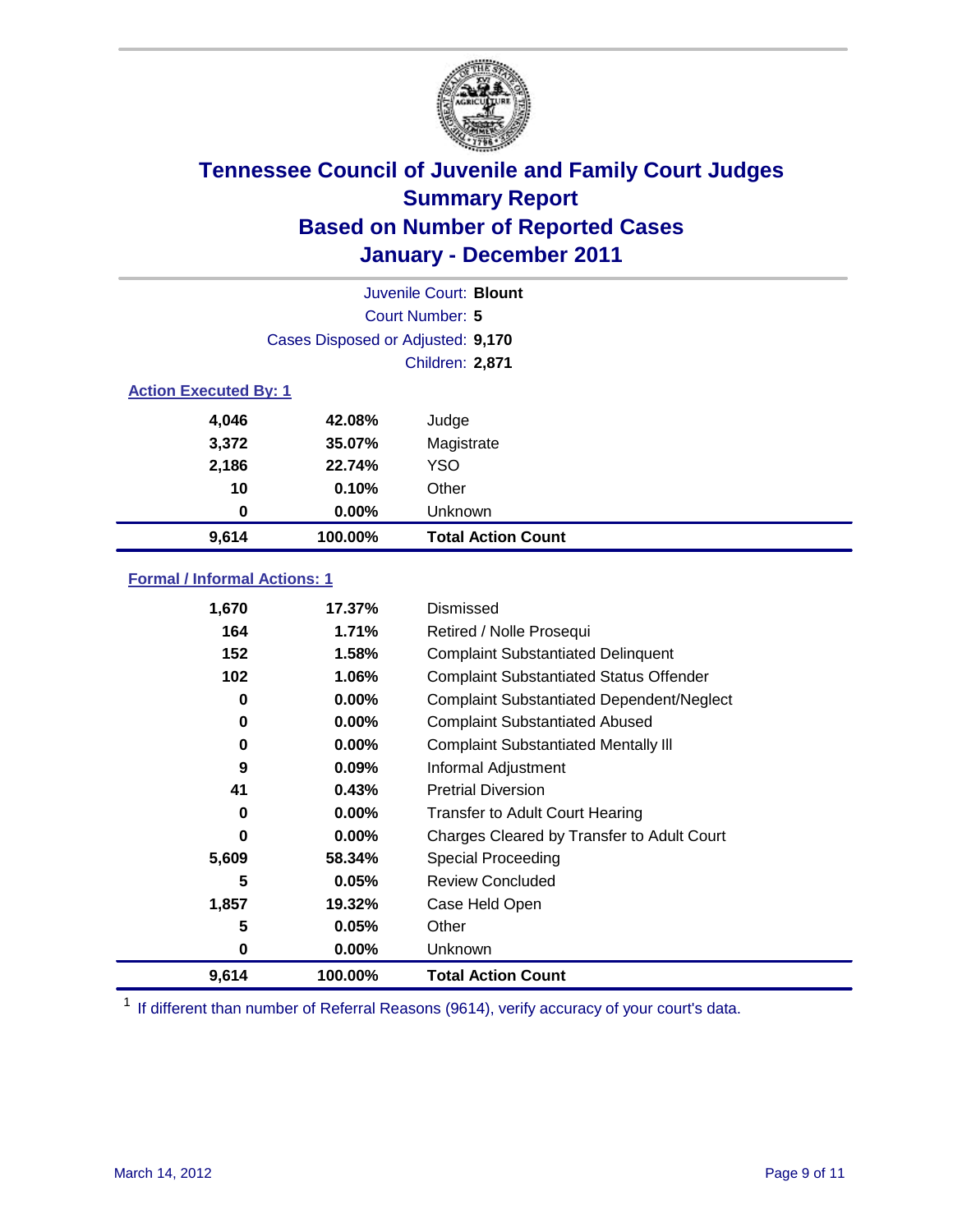

|                       |                                   | Juvenile Court: Blount                                |
|-----------------------|-----------------------------------|-------------------------------------------------------|
|                       |                                   | <b>Court Number: 5</b>                                |
|                       | Cases Disposed or Adjusted: 9,170 |                                                       |
|                       |                                   | Children: 2,871                                       |
| <b>Case Outcomes:</b> |                                   | There can be multiple outcomes for one child or case. |
| 1,653                 | 12.42%                            | <b>Case Dismissed</b>                                 |
| 171                   | 1.28%                             | Case Retired or Nolle Prosequi                        |
| 0                     | 0.00%                             | Warned / Counseled                                    |
| 4,350                 | 32.68%                            | Held Open For Review                                  |
| 154                   | 1.16%                             | Supervision / Probation to Juvenile Court             |
| 1                     | 0.01%                             | <b>Probation to Parents</b>                           |
| 61                    | 0.46%                             | Referral to Another Entity for Supervision / Service  |
| 39                    | 0.29%                             | Referred for Mental Health Counseling                 |
| 162                   | 1.22%                             | Referred for Alcohol and Drug Counseling              |
| 0                     | 0.00%                             | Referred to Alternative School                        |
| 0                     | 0.00%                             | Referred to Private Child Agency                      |
| 5                     | 0.04%                             | Referred to Defensive Driving School                  |
| 50                    | 0.38%                             | Referred to Alcohol Safety School                     |
| 143                   | 1.07%                             | Referred to Juvenile Court Education-Based Program    |
| 63                    | 0.47%                             | Driver's License Held Informally                      |
| 0                     | 0.00%                             | <b>Voluntary Placement with DMHMR</b>                 |
| 5                     | 0.04%                             | <b>Private Mental Health Placement</b>                |
| 0                     | 0.00%                             | <b>Private MR Placement</b>                           |
| $\mathbf{2}$          | 0.02%                             | Placement with City/County Agency/Facility            |
| 6                     | 0.05%                             | Placement with Relative / Other Individual            |
| 36                    | 0.27%                             | Fine                                                  |
| 69                    | 0.52%                             | <b>Public Service</b>                                 |
| 27                    | 0.20%                             | Restitution                                           |
| 0                     | 0.00%                             | <b>Runaway Returned</b>                               |
| 248                   | 1.86%                             | No Contact Order                                      |
| 189                   | 1.42%                             | Injunction Other than No Contact Order                |
| 28                    | 0.21%                             | <b>House Arrest</b>                                   |
| 66                    | 0.50%                             | <b>Court Defined Curfew</b>                           |
| 14                    | 0.11%                             | Dismissed from Informal Adjustment                    |
| 14                    | 0.11%                             | <b>Dismissed from Pretrial Diversion</b>              |
| 312                   | 2.34%                             | Released from Probation                               |
| 0                     | 0.00%                             | <b>Transferred to Adult Court</b>                     |
| 0                     | 0.00%                             | <b>DMHMR Involuntary Commitment</b>                   |